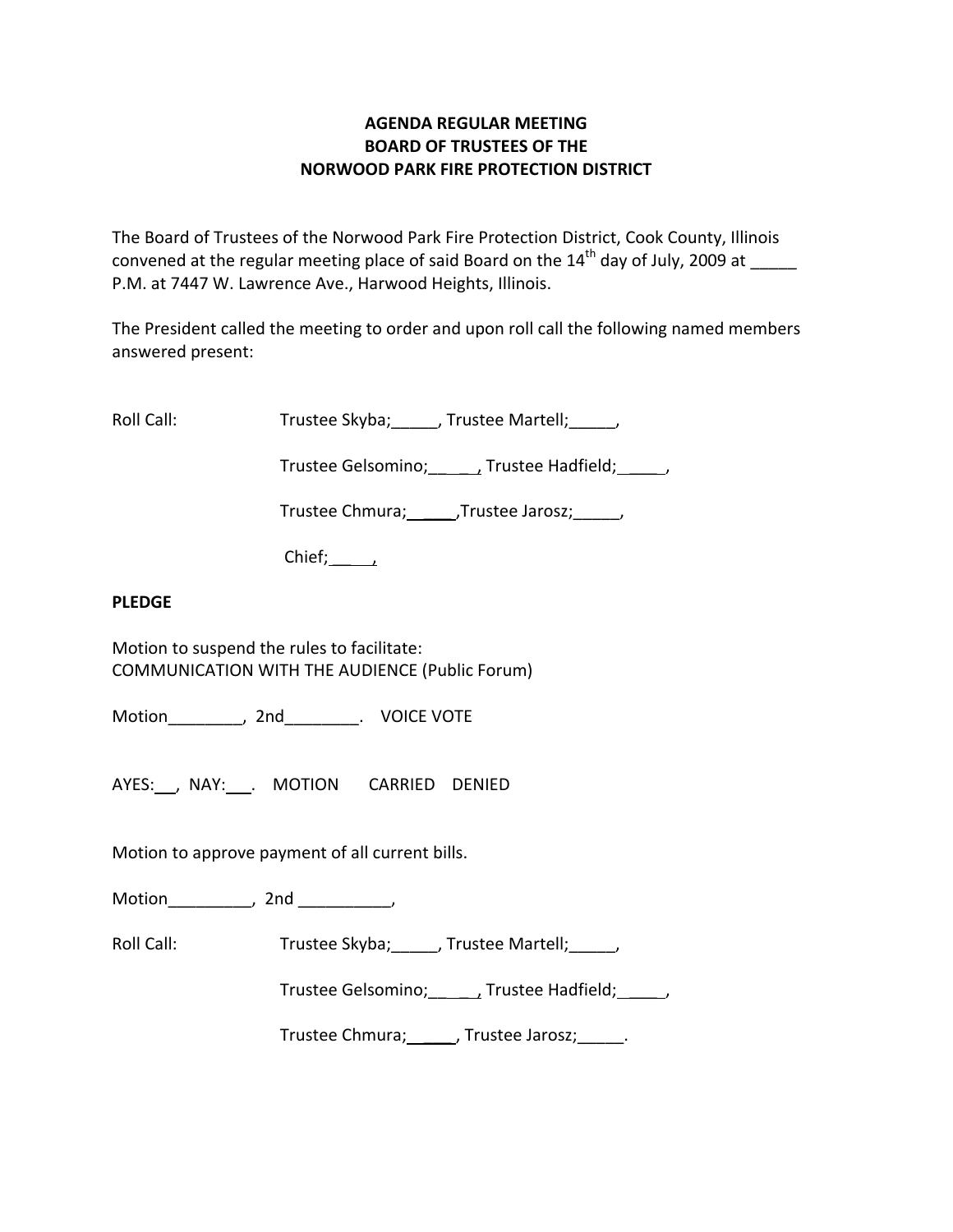Motion to approve the minutes of the Regular meeting held June  $9^{th}$ , 2009.

Motion\_\_\_\_\_\_\_\_\_, 2nd \_\_\_\_\_\_\_\_\_\_,

Roll Call: Trustee Skyba; Trustee Martell; Trustee Martell;

Trustee Gelsomino; \_\_\_\_\_\_, Trustee Hadfield; \_\_\_\_\_,

Trustee Chmura; \_\_\_\_\_\_, Trustee Jarosz; \_\_\_\_\_.

## **TREASURER'S REPORT:**

Motion to approve the Treasurer's report as presented from the Financial Statement for June 2009.

Motion\_\_\_\_\_\_\_\_\_\_, 2nd \_\_\_\_\_\_\_\_\_\_,

Roll Call: Trustee Skyba; \_\_\_\_, Trustee Martell; \_\_\_\_,

Trustee Gelsomino; \_\_\_\_\_\_, Trustee Hadfield; \_\_\_\_\_,

Trustee Chmura; \_\_\_\_\_\_, Trustee Jarosz; \_\_\_\_\_.

# **Chief's Report:**

Motion to accept the Chief's Report for June 2009 as presented.

Motion\_\_\_\_\_\_\_\_, 2nd \_\_\_\_\_\_\_\_, VOICE VOTE

AYES;\_\_\_\_\_\_, NAY\_\_\_\_\_\_. MOTION CARRIED DENIED

**President's Report:**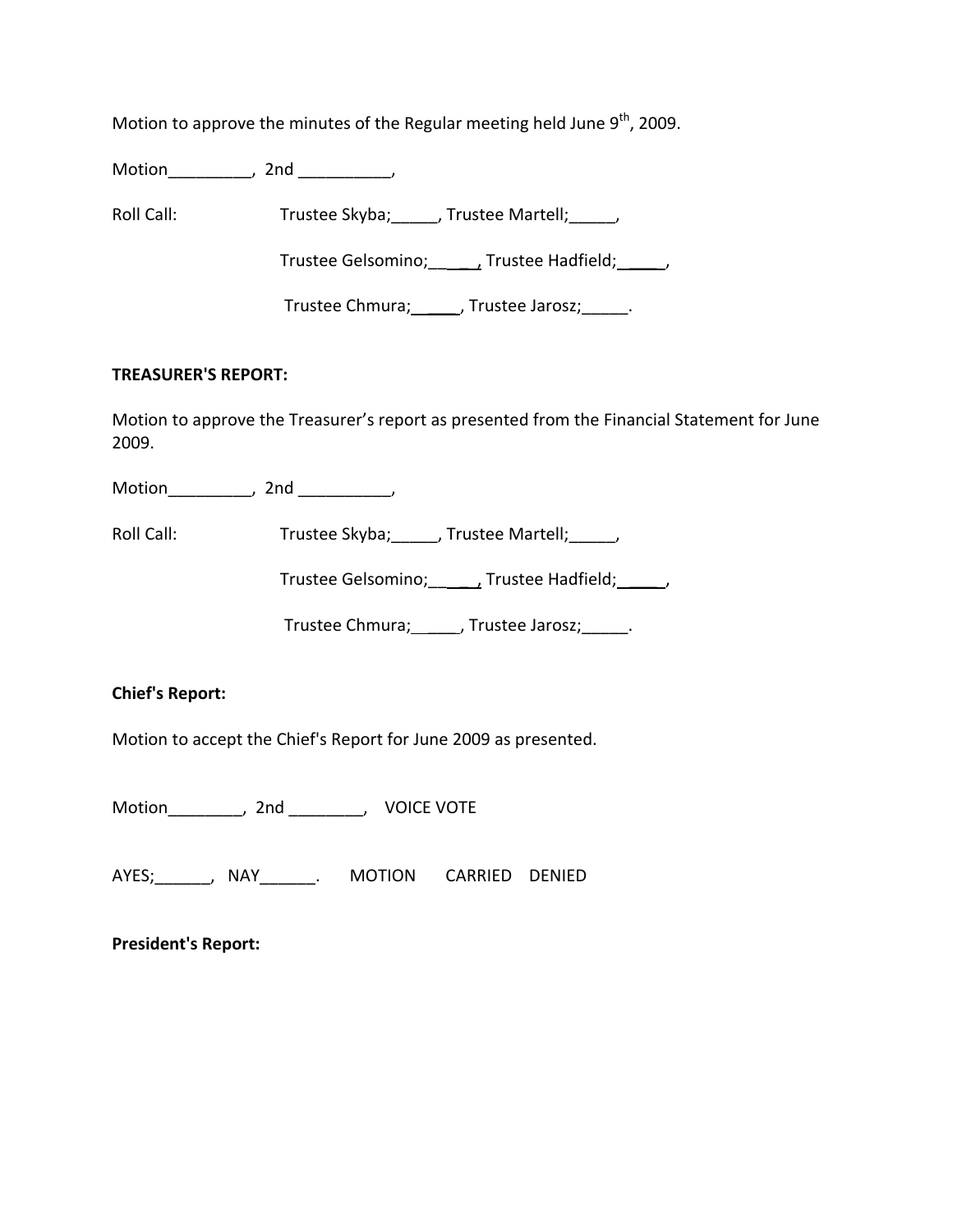### **Committee Reports:**

Finance Committee‐ Chairman Trustee Chmura

Building and Equipment Committee‐ Chairman Trustee Hadfield

Technology and PR Media Committee‐ Chairman Trustee Skyba

Policy Committee‐ Chairman Trustee Gelsomino

Pension Fund‐ Trustee Martell and Trustee Chmura

#### **Old Business:**

None

#### **New Business:**

Motion to adopt and approve Resolution #09‐4, a Resolution authorizing representation in proceedings before the Property Tax Appeal Board regarding Target Corporation TPN‐09850.

Motion\_\_\_\_\_\_\_\_\_\_, 2nd \_\_\_\_\_\_\_\_\_\_,

Roll Call: Trustee Skyba; \_\_\_\_, Trustee Martell; \_\_\_\_,

Trustee Gelsomino; \_\_\_\_\_\_, Trustee Hadfield; \_\_\_\_\_\_,

Trustee Chmura; \_\_\_\_\_\_, Trustee Jarosz; \_\_\_\_\_.